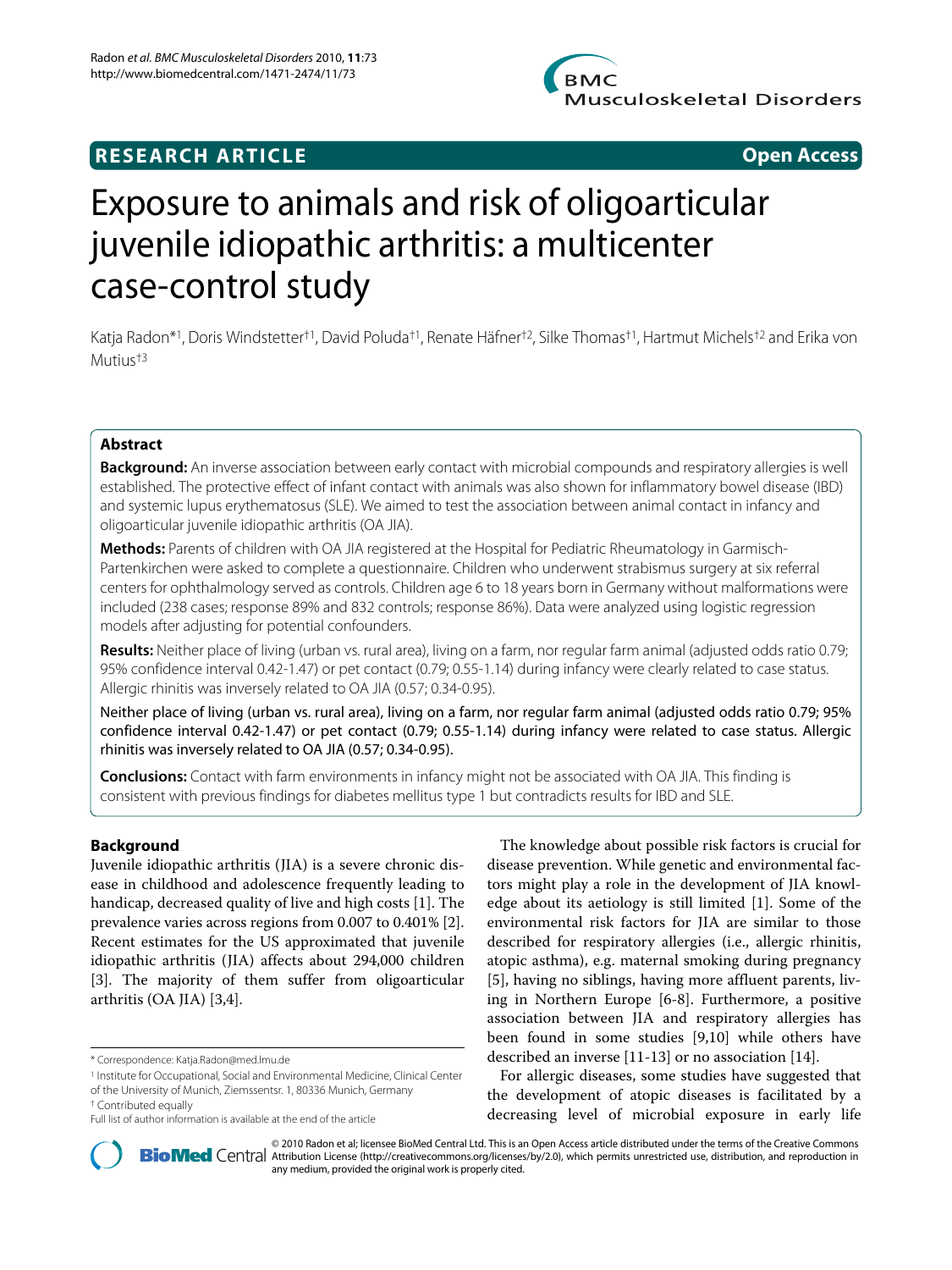("hygiene hypothesis) [\[15](#page-7-12)[,16](#page-7-13)]. Consistent with the hygiene hypothesis, subjects living in rural areas and having contact to farm animals in the 1st year of life have been shown to have a lower prevalence of respiratory allergies (for review see [[17\]](#page-7-14)). The burden of microbial compounds (endotoxins, β-glucans) found in these environments may be responsible for the inverse association [[18-](#page-7-15)[21](#page-8-0)].

Based on these assumptions, we hypothesized that farm animal contact in infancy might also reduce the risk of juvenile autoimmune disease. We and others have previously shown that infant farm animal contact might be inversely associated with inflammatory bowel disease and systemic lupus erythematosus (SLE). In contrast, we were unable to find such an association for type 1 diabetes mellitus (DM1) [[22](#page-8-1)[-24](#page-8-2)]. Nielsen and colleagues [\[8](#page-7-6)] have previously reported that children living in urban areas are at increased risk of JIA. However, only 9 of 220 patients lived on a farm and as the study was not designed for this question a more detailed analysis could not be done.

The aim of the study reported here was to test the hypothesis that early childhood farm animal contact might protect from JIA.

## **Methods**

#### **Study population and inclusion criteria**

Cases were inpatients treated between December 2006 and May 2007 for JIA at the Hospital for Pediatric Rheumatology in Garmisch-Partenkirchen. This hospital is the largest hospital for Pediatric Rheumatology in the world. In Germany, in-hospital treatment for JIA is indicated if detailed diagnostics or a profound change in treatment is needed, the patient suffers from a severe episode of JIA or psychosocial difficulties indicate special care. The main coverage area of this referral center is the South-West of Germany. As the exposure under study (living in rural areas, living on a farm, and contact to animals early in life) differs significantly across Germany, cases were restricted to those with place of residence in this area (Bavaria, Baden-Wurttemberg, Hesse, Rhineland-Palatinate, Saarland). During the study period parents of all 885 cases living in this area obtained a written questionnaire when they registered their child for hospitalization at the German Children Center for Rheumatology in Garmisch-Partenkirchen (table 1). Inclusion was done irrespectively of age at diagnosis.

Controls were taken from our previous study, carried out about 1 year earlier, on the potential association between animal contact and IBD [\[23](#page-8-3)]. Inpatients who underwent strabismus surgery at one of six ophthalmic referral center covering a similar area as the Hospital for Pediatric Rheumatology (3 center in Bavaria, 2 center in Baden-Wurttemberg, 1 center in Hessen) were included. The parents of 1459 controls were contacted between March and August 2006 using a postal questionnaire

(table 1). Inclusion was done irrespectively of date of strabismus surgery.

Up to two reminders were sent to all non-responders. In addition, non-responders were contacted by phone up to 5 weeks after the first mailing.

Inclusion criteria were (table 1):

**a) Age range between 6 and 18 years**. The upper age limit was chosen as the German Children Center for Rheumatology treats patients until the age of 18 years only. The lower age range was chosen as a surgery for strabismus usually is done around age 6 years.

**b) Born in Germany**. This was done because we studied early childhood environments which might differ considerably from country to country. In addition, ethnicity might influence the risk of JIA and the number was too small to perform stratified analyses.

**c) Contact address available**. As 16.9% of the controls had moved since the time of the strabismus surgery they could not be contacted at the time of the study.

**d) No malformation**. All malformations (e.g. trisomy 21, hydrocephalus, paraplegia) which might be associated with strabismus and contact with animals in infancy were excluded. Therefore, 3 cases and 36 controls with malformation were not considered in the final analyses.

**e) Persistent and extended oligoarticular JIA (OA JIA)**. Because different risk factors might underlie different subtypes of JIA, cases were restricted to those with persistent or extended OA JIA. The revised ILAR guidelines [[25](#page-8-4)] were used, defining OA JIA as an arthritis affecting at most four joints during the first six months of disease in the absence of other criteria (psoriasis, family history of psoriasis, human leukocyte antigen (HLA) B27-associated disease in a first degree relative, a positive rheumatoid factor (RF) test). If arthritis extends to more than four joints after the first 6 months the patient is considered to have extended OA. If OA persists after 6 months to affect not more than four joints the patients is considered to have persistent OA. Information about diagnosis was extracted from the patient files (D.P.).

Overall, questionnaire data were available for 89% of eligible cases and 86% of eligible controls. The study was approved by the Ethical Committee of the Ludwig-Maximilians-University Munich.

#### **Questionnaire**

The 27-items of the parental questionnaire had been used earlier in the above mentioned case-control studies on animal contact and DM1 as well as IBD [\[22](#page-8-1)[,23](#page-8-3)]. The items were mainly taken from pre-existing validated questionnaire instruments (International Study of Asthma and Allergies in Childhood [[26\]](#page-8-5), Allergies and Endotoxin Study [[27](#page-8-6)]). In addition to standard socio-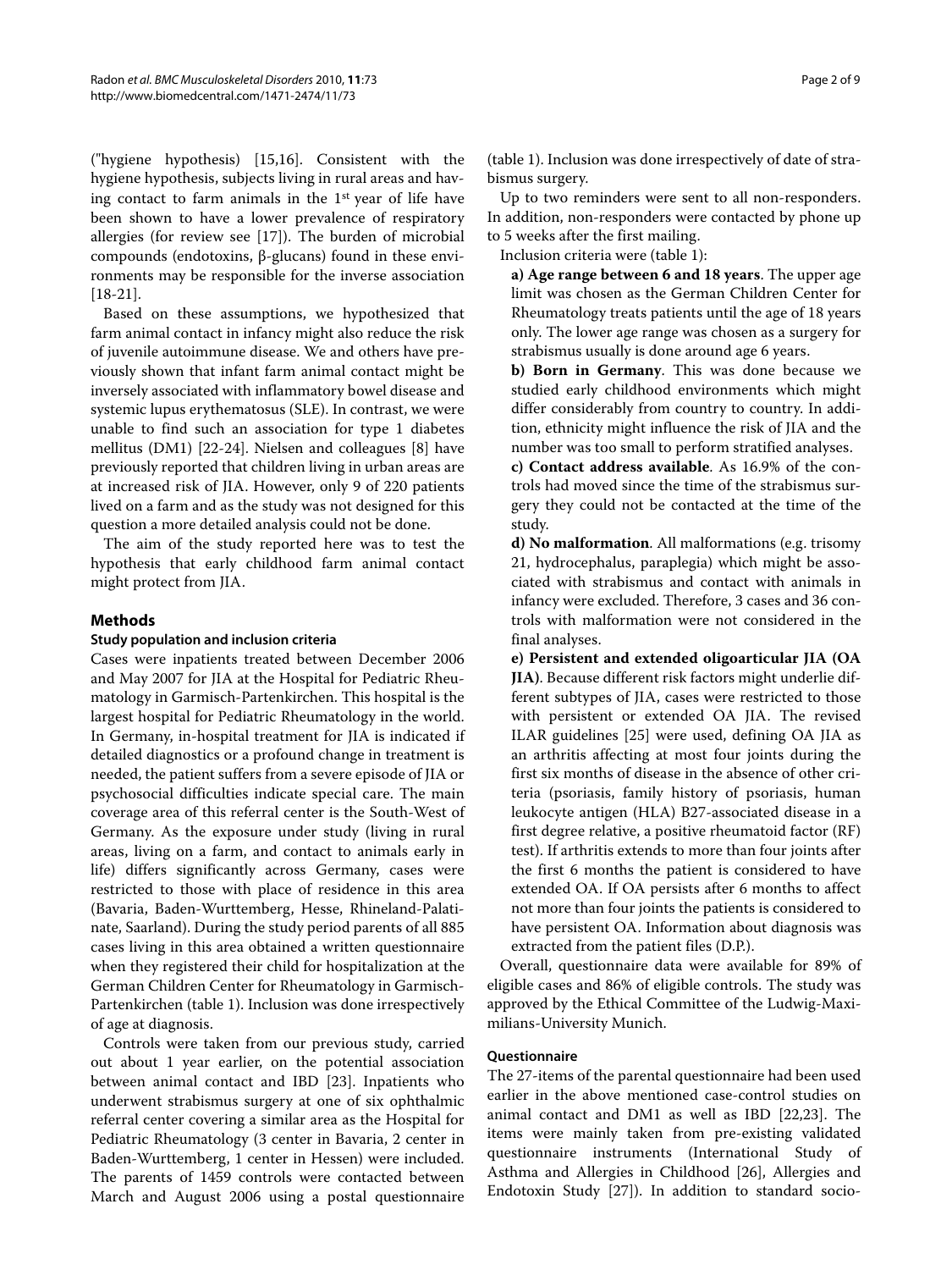## <span id="page-2-0"></span>**Table 1: Study population and response**

| Centers (n)                                                | Cases<br>1   |         | <b>Controls</b><br>6 |          |
|------------------------------------------------------------|--------------|---------|----------------------|----------|
|                                                            |              |         |                      |          |
|                                                            | Contacted    | 885     | 100.0                | 1459     |
| Not eligible                                               | 598          | 73.0    | 353                  | 24.2     |
| Of these:                                                  |              |         |                      |          |
| No address<br>available                                    | $\mathbf{1}$ | $0.2\,$ | 246                  | 69.7     |
| Other diagnosis<br>than<br>Oligoarticular JIA <sup>1</sup> | 345          | 57.7    | $\pmb{0}$            | $0.0\,$  |
| Malformation                                               | $\mathbf{3}$ | 0.5     | 36                   | 10.2     |
| Died                                                       | $\pmb{0}$    | $0.0\,$ | $\mathbf{1}$         | 0.3      |
| Born outside<br>Germany                                    | 24           | $4.0\,$ | 34                   | 9.6      |
| Outside age range                                          | 225          | 37.6    | $\pmb{0}$            | $0.0\,$  |
| Others                                                     | $\pmb{0}$    | $0.0\,$ | 34                   | 9.6      |
| Eligible study<br>population                               | 287          | 100.0   | 1106                 | 100.0    |
| Responders                                                 | 254          | 88.5    | 950                  | 85.9     |
| Missing data                                               | $16$         | 5.6     | 118                  | 10.7     |
| Included in data<br>analyses                               | 238          | 82.9    | 832                  | $75.2\,$ |

1 Systemic arthritis, polyarthritis, psoriasisarthritis, enthesitis associated arthritis, other arthritis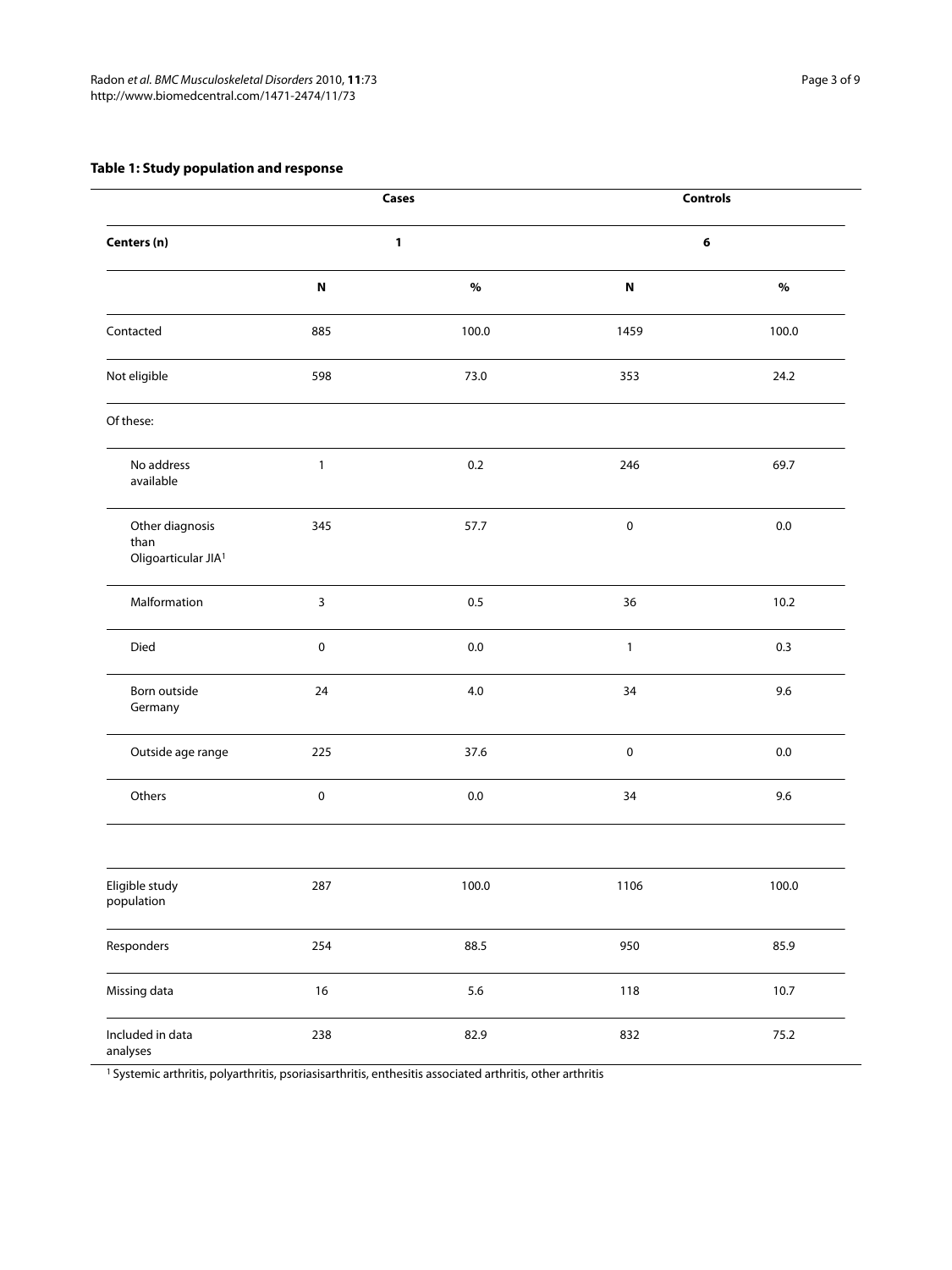demographic factors (age, sex, place of birth, parental level of education), potential risk factors for autoimmune diseases and strabismus were assessed (parental smoking, birth weight, gestational age, infant nutrition, day care, number of siblings). With respect to environmental factors, current place of residency (village, rural town, urban area), consumption of raw farm milk during infancy ("Which type of cow's milk, if any, did your child mainly consume during the 1st year of life: cow milk from supermarkets, uncooked raw cow milk directly from the farm, cooked cow milk directly from the farm, or no cow milk at all"), regular contact with farm animals and pets ("Has/ had your child regular (at least once a week) contact with the following animals ...") were assessed. The timing of regular contact with animals  $(1<sup>st</sup>$  year of life, time of the study) was included. Furthermore, the presence of respiratory allergies was queried. Parents of cases were also asked whether they themselves suffered from any form of JIA and about the age at onset of OA JIA in their children.

### **Statistical analyses**

The analyses were restricted to cases and controls with complete data (table [1](#page-2-0)). We used cross-tabulation to visualize bivariate distributions of categorical predictors and outcomes.

Unconditional multiple logistic regression models were used to assess the association between animal contact and OA JIA. The following variables were included as potential confounders/predictors: age on January 1st 2006, sex (male/female), allergic rhinitis (yes/no), period of breast feeding (<6 months/≥6 months), highest parental level of education ( $\ge$  vs. < 12 years of schooling), and maternal smoking during pregnancy (yes/no). Level of education, breastfeeding and smoking were included as they are relevant factors regarding socioeconomic status and therefore give information about different lifestyles (e.g. likelihood of living on a farm). Allergic rhinitis was included as it is a known predictor in case of JIA.

The fully adjusted odds ratios were compared to those only adjusted for age and sex.

## **Results**

## **Descriptive statistics**

Overall, 238 cases and 832 controls with complete data were included in the analyses. The majority of cases had a diagnosis of extended OA JIA (table 2). On average, cases were 2.5 years younger than controls (mean 10.9 (SD 3.1) years vs. 13.4 (3.1) years, respectively). In addition, cases were more likely to be female (71% vs. 52%, respectively) and less likely to have symptoms of allergic rhinitis (9% vs. 17%, respectively) than controls. In addition, parental level of education was higher among cases (prevalence of high school degree 42%) than among controls (34%). The prevalence of all factors known to be associated with strabismus was statistically significantly lower among cases

compared with controls (low birth weight, short duration of breast feeding, smoking during pregnancy).

No differences between cases and controls were found for factors potentially associated with an earlier contact to pathogens like having older siblings or early daycare attendance (Table 2).

### **Place of residence and farm contact**

Place of residence was comparable for cases and controls (Table 2). Likewise, cases were equally likely to have lived on a farm during the first year of life (6%) as controls (6%). The same was true when adjusting for potential confounders (Table 3). In these models, case status remained inversely related to allergic rhinitis (adjusted Odds Ratio (OR) 0.57, 95% Confidence Interval (95% CI) 0.34 - 0.95).

In order to assess whether this inverse association between OA JIA and allergic rhinitis might be due to residual confounding or effect modification by age, analyses were repeated stratified for age in tertiles. Although no longer statistically significant, the direction of the association between allergic rhinitis and OA JIA remained the same for all age groups (OR adjusted for sex; 95% CI <12 years: 0.70; 0.36 - 1.38; 12 - <15 years: 0.51; 0.20 - 1.28; 15 - 18 years: 0.29; 0.07 - 1.23). Results remained stable when additionally adjusting for age.

Stratifying for type of OA JIA (persistent or extended) did not change the results (data not shown).

#### **Regular contact with animals in infancy**

In the bivariate analyses, only ever contact with dogs (39% among cases and 47% among controls;  $p \le 0.05$ ) and contact with rabbits during the first year of life (cases: 4%, controls: 8%;  $p \le 0.1$ ) were weakly inversely associated with case status. For farm animal contact ever contact with pigs (cases: 5%; controls: 8%;  $p \le 0.1$ ) and contact with pigs during the first year of life (cases: 2%; controls: 4%;  $p \le 0.05$ ) were inversely related to case status.

After adjustment for potential confounders no statistically significantly reduced OR was shown for regular contact with pets (cats, dogs or rabbits; figure [1](#page-7-16): model 1). The same was true for farm animals (cattle, pigs, sheep or goats; figure [1](#page-7-16): model 2).

As a next step, contact with any pet (cats, dogs, or rabbits) or with any farm animal (cattle, pigs, sheep or goats) during the first year of life was combined (figure [1](#page-7-16): model 3). As in the previous models no statistically significant association between animal contact during infancy and OA JIA was shown (OR; 95% CI: pets: 0.79; 0.55-1.14; farm animals: 0.79; 0.42-1.47).

## **Discussion**

Our study provides evidence that place of living as well as contact with animals during the first year of life, one of the most important factor protecting from respiratory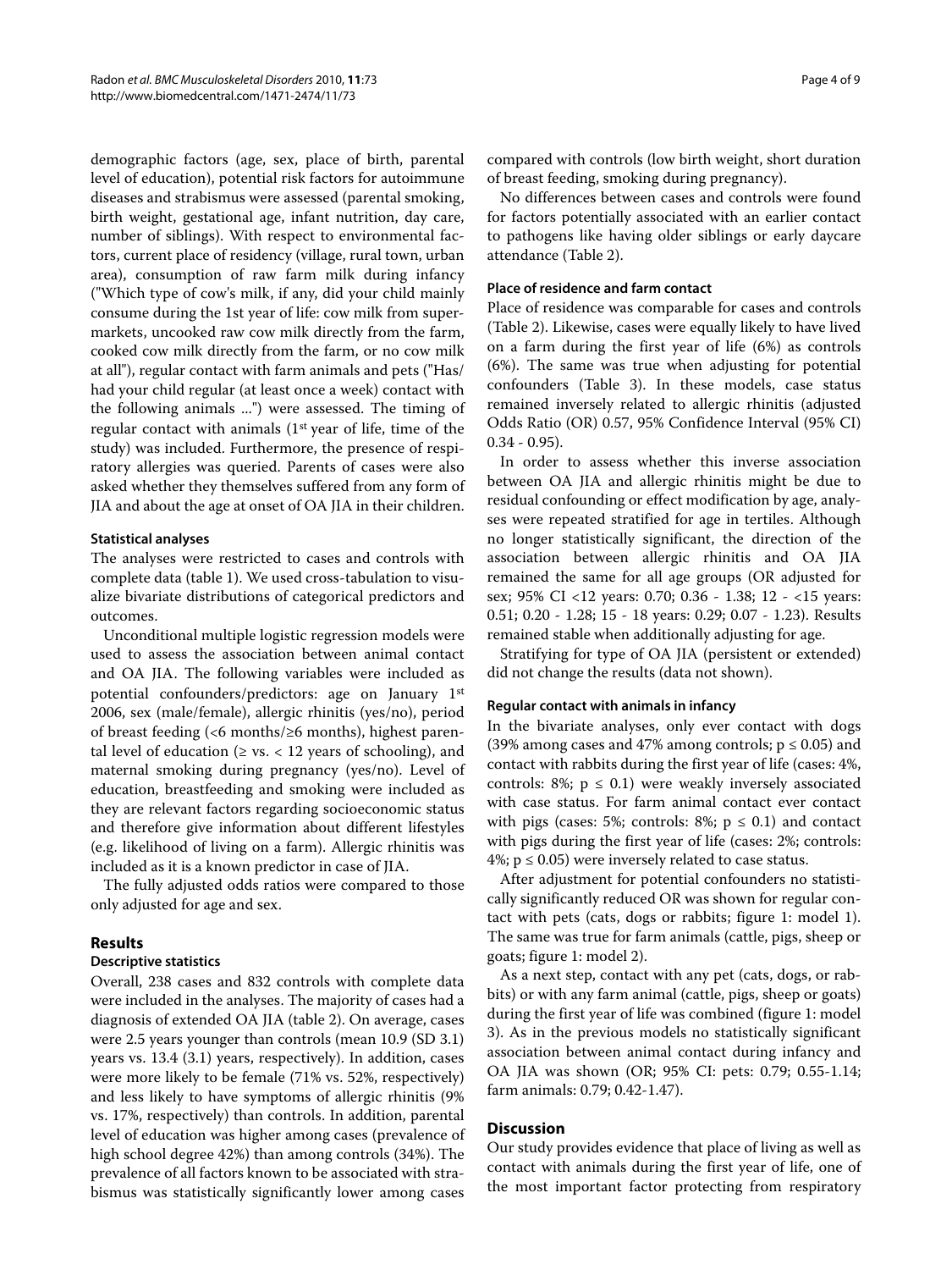## **Table 2: Selected descriptive characteristics of the study population**

|                                                                        | Cases<br>$(n = 238)$ | <b>Controls</b><br>$(n = 832)$ |  |
|------------------------------------------------------------------------|----------------------|--------------------------------|--|
|                                                                        | Mean (SD)            |                                |  |
| Age (years)***                                                         | 10.9(3.1)            | 13.4(3.1)                      |  |
| Age at diagnosis                                                       | 5.7(3.7)             | n/a                            |  |
|                                                                        |                      | N (%)                          |  |
| Type of oligoarticular JIA: persistent                                 | 196 (82.4)           | n/a                            |  |
| Sex: female***                                                         | 170 (71.4)           | 430 (51.7)                     |  |
| Birth weight ≤ 2500 g                                                  | 34 (14.3)            | 188 (22.6)                     |  |
| Allergic rhinitis**                                                    | 22(9.2)              | 141 (16.9)                     |  |
| <b>Family history:</b>                                                 |                      |                                |  |
| At least 2 older siblings+                                             | 36 (15.5)            | 137 (16.5)                     |  |
| At least 2 younger siblings <sup>+</sup>                               | 26 (11.0)            | 112 (13.5)                     |  |
| Parents with oligoarticular JIA+                                       | 5(2.2)               | n/a                            |  |
| Day care attendance+                                                   |                      |                                |  |
| Age 0-1 years                                                          | 15(6.5)              | 64 (7.7)                       |  |
| Age 2-5 years                                                          | 187 (81.3)           | 647 (78.0)                     |  |
| Never                                                                  | 28 (12.2)            | 118 (14.2)                     |  |
| <b>Nutrition</b>                                                       |                      |                                |  |
| Breast feeding ≥6 months***                                            | 116 (48.7)           | 250 (30.0)                     |  |
| Nutritional supplements other than<br>breast feeding <5 months *** #,+ | 138 (59.5)           | 624 (76.1)                     |  |
| Raw milk consumption during 1st year<br>of life <sup>+</sup>           | 3(1.3)               | 23(2.8)                        |  |
| Maternal smoking during<br>pregnancy*                                  | 10(4.2)              | 67(8.1)                        |  |
| ≥12 years of schooling+                                                | 99 (41.6)            | 285 (34.3)                     |  |
| <b>Place of living</b>                                                 |                      |                                |  |
| City                                                                   | 23(9.7)              | 88 (10.6)                      |  |
| Rural town                                                             | 75 (31.5)            | 255 (30.6)                     |  |
| Village                                                                | 140 (58.8)           | 489 (58.8)                     |  |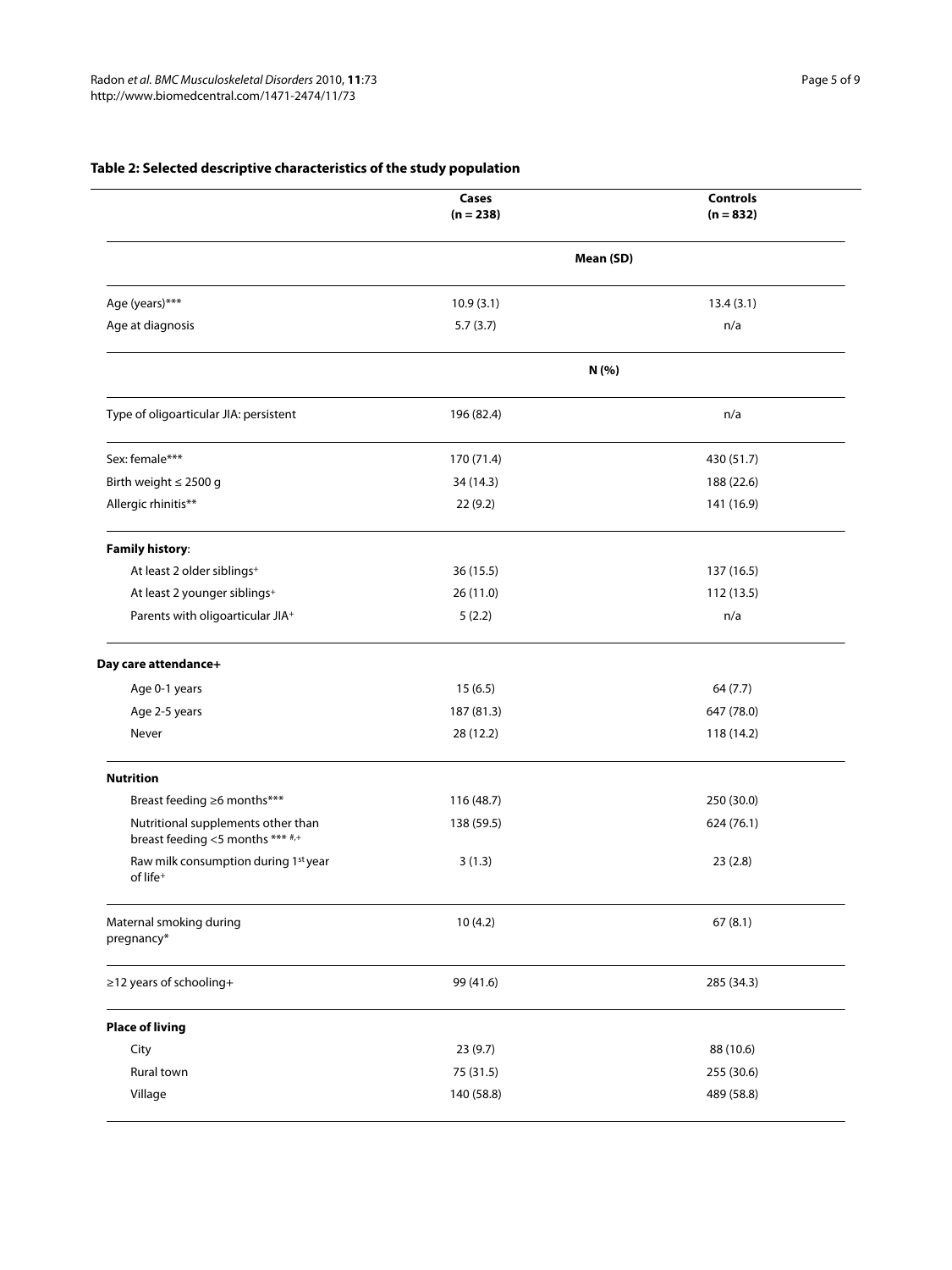| <b>Regular&amp;contact with pets</b> |            |            |
|--------------------------------------|------------|------------|
| ever                                 |            |            |
| Dogs                                 | 93 (39.1)  | 392 (47.1) |
| Cats                                 | 126 (52.9) | 422 (50.7) |
| Cats or dogs                         | 157 (66.0) | 565 (67.9) |
| Rabbits                              | 96 (40.3)  | 327 (39.3) |
| during 1st year of life              |            |            |
| Dogs                                 | 38 (16.0)  | 166(20.0)  |
| Cats                                 | 45 (18.9)  | 198 (23.8) |
| Rabbits <sup>\$</sup>                | 10(4.2)    | 65(7.8)    |
| Cats, dogs or rabbits                | 72 (30.3)  | 295 (35.5) |
| Living on a farm                     |            |            |
| Now                                  | 13(5.5)    | 37(4.4)    |
| During 1st year of life              | 14(5.9)    | 51(6.1)    |
| Regular&contact with farm animals    |            |            |
| ever                                 |            |            |
| Cattle                               | 27(11.3)   | 96 (11.5)  |
| Pigs <sup>\$</sup>                   | 11(4.6)    | 65(7.8)    |
| Sheep or goats                       | 10(4.2)    | 54(6.5)    |
| during 1st year of life              |            |            |
| Cattle                               | 15(6.3)    | 58 (7.0)   |
| Pigs*                                | 4(1.7)     | 37 (4.4)   |
| Sheep or goats                       | 3(1.3)     | 20(2.4)    |
| Cattle, pigs, sheep or goats         | 17(7.1)    | 75 (9.0)   |

## **Table 2: Selected descriptive characteristics of the study population (Continued)**

 $S_{\rm pchi}^2 \le 0.10$ ; \* $p_{\rm chi}^2 \le 0.05$ ; \*\* $p_{\rm chi}^2 \le 0.01$ ; \*\*\* $p_{\rm chi}^2 \le 0.001$ 

+ total number might differ due to missing data

# any nutritional supplements other than breast milk including juice

& reqular: at least once a week

allergies, might at least not strongly be associated with OA JIA in children. Likewise, none of the other factors typically considered to be markers of hygiene were associated with OA JIA. These findings are consistent with our results for diabetes mellitus 1 (DM1) [[22\]](#page-8-1) but contradict results for IBD [[23,](#page-8-3)[28\]](#page-8-7).

OA JIA was inversely related to allergic rhinitis which is accordance with previous studies and appears to relate to differences in the genetic make-up [[11-](#page-7-9)[13](#page-7-10)]. Our study further confirmed known risk factors for JIA like higher level of parental education and female sex [[5,](#page-7-4)[8,](#page-7-6)[29,](#page-8-8)[30\]](#page-8-9). We could not confirm the findings by Nielsen and colleagues [[8\]](#page-7-6) that children living in urban areas are at increased risk of JIA. We could also not confirm maternal smoking during pregnancy as a risk factor for JIA [\[5](#page-7-4)]. This might be due to the choice of the control group. Low birth weight

and in-utero exposure to maternal tobacco smoke are known risk factors for strabismus [\[31](#page-8-10)[,32](#page-8-11)]. Choosing the right control group is the main concern in any case-control study [\[33\]](#page-8-12). Access to our OA JIA cases was given through a specialized clinic which covers a large area. Therefore, the use of population-based controls from all communities where cases were located was not feasible. Instead we used hospital based controls who underwent treatment in referral centers with a similar coverage area. We therefore considered controls to be equally likely to be treated in the same hospital had they been diagnosed with JIA. Due to limited funding we had to use controls who participated in our previous study on animal contact and IBD [\[23](#page-8-3)]. As the field work was done in parallel using the same questionnaire we do not consider this a problem. However, as no data on JIA among control parents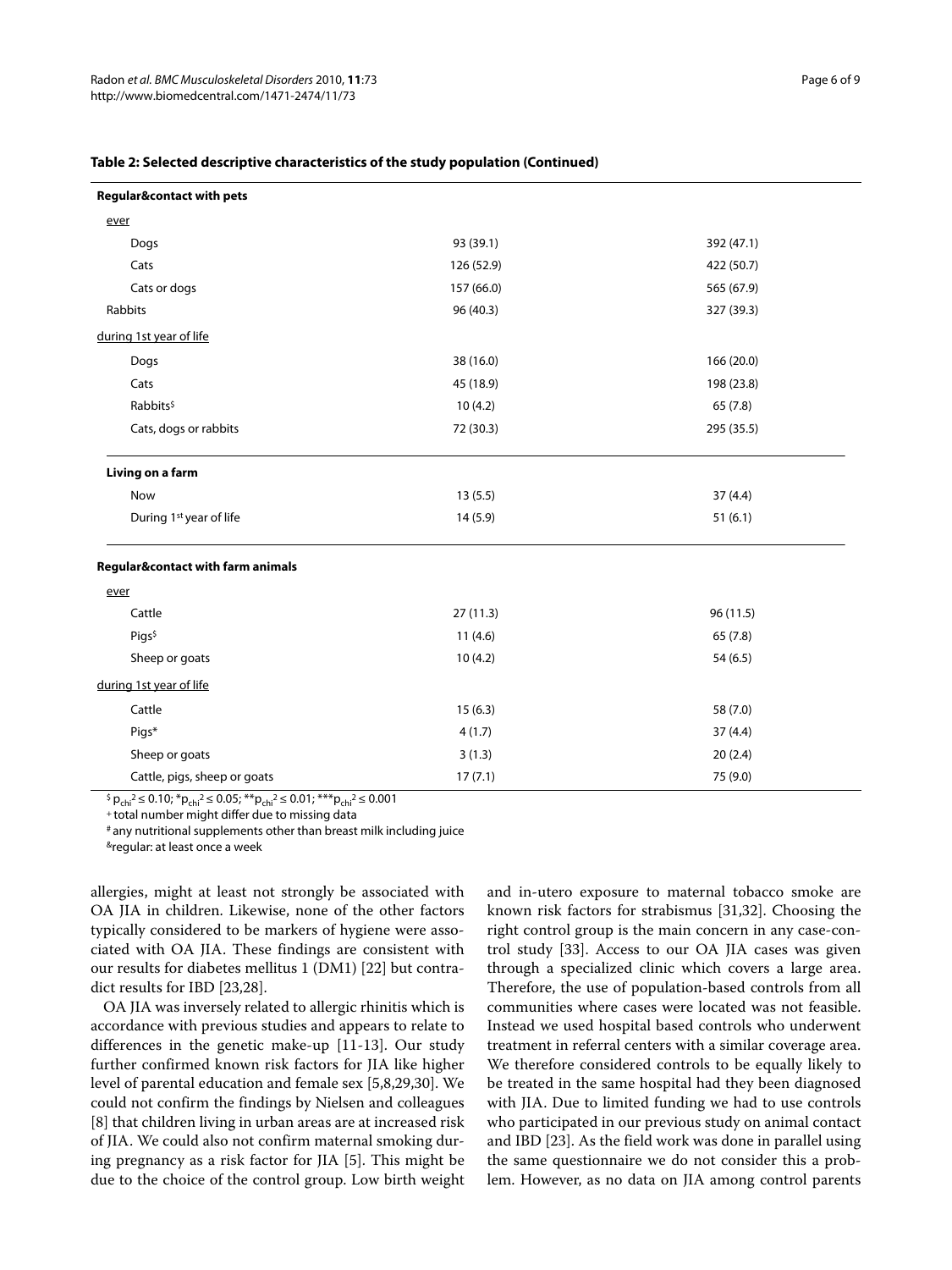|                                             | Model 1:<br>Adjusted for age and sex<br>(OR (95% CI) | Model 2:<br><b>Fully adjusted</b><br>OR (95% CI) |  |
|---------------------------------------------|------------------------------------------------------|--------------------------------------------------|--|
| Sex: Male                                   | 0.45(0.32; 0.62)                                     | 0.47(0.34; 0.66)                                 |  |
| < 12 years of schooling                     | 1.37 (1.0; 1.89)                                     | 1.24 (0.89; 1.73)                                |  |
| Breast feeding $\geq 6$ months              | 1.87 (1.36; 2.56)                                    | 1.63(1.18; 2.26)                                 |  |
| Birth weight $\leq$ 2500 g                  | 0.47(0.31; 0.73)                                     | 0.50(0.33; 0.78)                                 |  |
| <b>Maternal smoking during pregnancy</b>    | 0.52(0.26; 1.06)                                     | 0.63(0.31; 1.30)                                 |  |
| <b>Rhinitis</b>                             | 0.57(0.34; 0.94)                                     | 0.57(0.34; 0.95)                                 |  |
| Living in a rural area                      | 0.94(0.56; 1.58)                                     | 0.93(0.55; 1.60)                                 |  |
| Living on a farm during<br>1st year of life | 0.98(0.51; 1.88)                                     | 0.88(0.45; 1.70)                                 |  |

#### **Table 3: Associations between selected potentials risk factors and oligoarticular JIA.**

Results of the multiple logistic regression model comparing 238 cases of oligoarticular JIA to 832 controls

\*adjusted for age, sex, region, and mutually adjusted for all other variable listed in the table

were available we could not adjust for parental JIA. While genetics is a predictor of JIA [[1\]](#page-7-0) we do not consider it a confounder in the association under study. One may only speculate why infant animal contact might reduce the risk for respiratory allergies and IBD as well as SLE but is associated neither with DM1 nor with OA JIA. One reason might be attributed to similarities in the NOD2/CARD15 polymorphism found for respiratory allergies, IBD and SLE but neither for DM1 nor for OA JIA [[34-](#page-8-13)[37](#page-8-14)]. Therefore, gene-environment interactions might be one factor that has to be considered interpreting the disparities found for IBD, SLE, DM1 and OA JIA in our studies.

The advantage of our study is the relatively large number of cases and controls that could be included. The proportion of subjects living in rural areas as well as the number of participants with regular contact with farm animals during infancy was reasonable. However, due to the limited number of patients with OA JIA the power was slightly lower than in our previous study on IBD [[23](#page-8-3)] but higher than in a similar study on animal contact and DM1 [\[27](#page-8-6)].

A detailed questionnaire instrument with mainly standardized questions was used [[26,](#page-8-5)[27\]](#page-8-6). In addition, response among cases and controls was high. Nevertheless, one potential source of selection bias could be that

about 17% of controls had moved since the time of strabismus surgery and could thus not be contacted. We do not consider this factor to be associated with the exposure under study. However, we do not have any information to assess the exposure under study in this group.

The selection of OA JIA patients from a specialized center might have biased the study population towards selection of more severe cases that required treatment in such a referral center.

Due to a relative low number of children newly diagnosed with OA JIA, we could not restrict our study to incident cases [[29\]](#page-8-8). Likewise, children mostly undergo strabismus surgery at around age 6 years. In result, recall bias might have taken place. As the parents of cases and controls were most likely not aware of a potential association under study no major bias is anticipated to result from this selection of patients.

We did not match cases and controls because matching results in a loss of potential study subjects and thus reduces the efficiency of a study. Furthermore, matching may even result in greater difficulty in controlling for additional confounders [\[38](#page-8-15)]. Our controls were significantly older than cases and it might be that that the results of controls were less reliable as more time passed by since infancy. However the difference between cases and controls was only two years. Furthermore, we could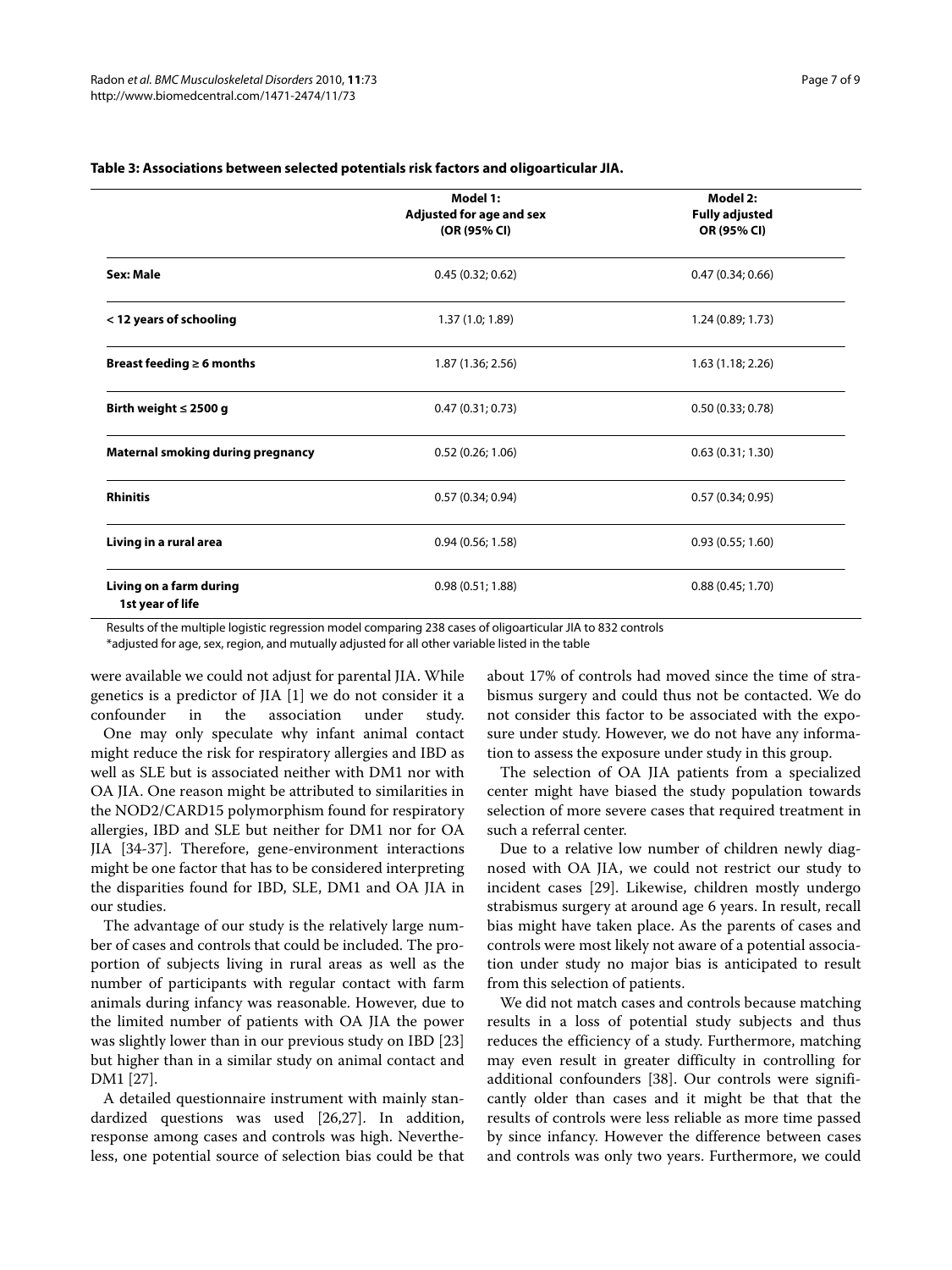<span id="page-7-16"></span>

**Figure 1 Associations between contact with animals during the**  1st year of life and oligoarticular JIA. Results of the multiple logistic regression model\* comparing 238 cases of oligoarticular JIA with 832 controls.

show that age was not associated with infant exposure to animals. Therefore, we do not consider that this age difference might have biased our findings. The age difference has to be considered when interpreting the inverse association between allergic rhinitis and case status. Nevertheless, the latter finding was consistent across age groups and robust to adjustment for age.

#### **Conclusions**

In conclusion, our results imply that animal contact during infancy, one of the main factors protecting against childhood allergies, does not lower the risk of OA JIA.

## **Authors' information**

KR has participated in all parts of the study. DW and DP were involved in the organization of the study, and contributed to the design of the survey as well as the interpretation of the findings. ST made contributions to draft the manuscript. EvM, RH and HM were involved in the idea and the design of the study, contributed to the interpretation of the results. All authors read and approved the final manuscript.

#### **Competing interests**

The authors declare that they have no competing interests.

#### **Acknowledgements**

The following members of the CAT Study Group have significantly contributed to the success of the study and are thus co-authors of the paper: Prof. G. Kolling (University Ophthalmic Center Heidelberg); Dr. O. Ehrt (University Ophthalmic Center Munich); Dr. G. C. Gusek-Schneider (University Ophthalmic Center Erlangen); Prof. B. Lorenz, Dr. Ch. Friedburg (Department of Ophthalmology, University Clinic Giessen and Marburg, Germany); Dr. D. Besch (University Ophthalmic Center Tübingen); Prof. U. Steinhorst (Ophthalmic Center, Wilhelm-Fresenius Klinik Wiesbaden); We thank all participants for their participation and Mrs.

Hauck for her vigilant assistance; The study was financially supported by the Kinderrheumastiftung (German Rheumatism Foundation for Children).

#### **Author Details**

1Institute for Occupational, Social and Environmental Medicine, Clinical Center of the University of Munich, Ziemssentsr. 1, 80336 Munich, Germany, 2Hospital for Pediatric Rheumatology, Gehfeldstraße 24, 82467 Garmisch-Patenkirchen, Germany and 3Dr. von Haunersches Childrens' Hospital, Clinical Center of the University of Munich, Lindwurmstr. 4, 80337 Munich, Germany

#### Received: 7 August 2009 Accepted: 20 April 2010 Published: 20 April 2010

#### **References**

- <span id="page-7-0"></span>1. Ravelli A, Martini A: Juvenile idiopathic arthritis**.** Lancet 2007, 369(9563):767-778.
- <span id="page-7-1"></span>2. Manners PJ, Bower C: Worldwide prevalence of juvenile arthritis why does it vary so much? J Rheumatol 2002, 29(7):1520-1530.
- <span id="page-7-2"></span>3. Helmick CG, Felson DT, Lawrence RC, Gabriel S, Hirsch R, Kwoh CK, Liang MH, Kremers HM, Mayes MD, Merkel PA, et al.: Estimates of the prevalence of arthritis and other rheumatic conditions in the United States. Part I**.** Arthritis Rheum 2008, 58(1):15-25.
- <span id="page-7-3"></span>4. Minden K, Niewerth M: [Juvenile idiopathic arthritis - clinical subgroups and classification.]**.** Z Rheumatol 2008, 67(2):100-110.
- <span id="page-7-4"></span>5. Jaakkola JJ, Gissler M: Maternal smoking in pregnancy as a determinant of rheumatoid arthritis and other inflammatory polyarthropathies during the first 7 years of life**.** Int J Epidemiol 2005, 34(3):664-671.
- <span id="page-7-5"></span>6. Moe N, Rygg M: Epidemiology of juvenile chronic arthritis in northern Norway: a ten-year retrospective study**.** Clin Exp Rheumatol 1998, 16(1):99-101.
- 7. Andersson Gare B: Juvenile arthritis--who gets it, where and when? A review of current data on incidence and prevalence**[.](http://www.ncbi.nlm.nih.gov/entrez/query.fcgi?cmd=Retrieve&db=PubMed&dopt=Abstract&list_uids=10410275)** Clin Exp Rheumatol 1999, 17(3):367-374.
- <span id="page-7-6"></span>8. Nielsen HE, Dorup J, Herlin T, Larsen K, Nielsen S, Pedersen FK: Epidemiology of juvenile chronic arthritis: risk dependent on sibship, parental income, and housing**.** J Rheumatol 1999, 26(7):1600-1605.
- <span id="page-7-7"></span>9. Karsh J, Chen Y, Lin M, Dales R: The association between allergy and rheumatoid arthritis in the Canadian population**.** Eur J Epidemiol 2005, 20(9):783-787.
- <span id="page-7-8"></span>10. Kero J, Gissler M, Hemminki E, Isolauri E: Could TH1 and TH2 diseases coexist? Evaluation of asthma incidence in children with coeliac disease, type 1 diabetes, or rheumatoid arthritis: a register study**.** J Allergy Clin Immunol 2001, 108(5):781-783.
- <span id="page-7-9"></span>11. Hartung AD, Bohnert A, Hackstein H, Ohly A, Schmidt KL, Bein G: Th2 mediated atopic disease protection in Th1-mediated rheumatoid arthritis**.** Clin Exp Rheumatol 2003, 21(4):481-484.
- 12. Reckner Olsson A, Skogh T, Wingren G: Comorbidity and lifestyle, reproductive factors, and environmental exposures associated with rheumatoid arthriti[s](http://www.ncbi.nlm.nih.gov/entrez/query.fcgi?cmd=Retrieve&db=PubMed&dopt=Abstract&list_uids=11557649)**.** Ann Rheum Dis 2001, 60(10):934-939.
- <span id="page-7-10"></span>13. Allanore Y, Hilliquin P, Coste J, Renoux M, Menkes CJ: Decreased prevalence of atopy in rheumatoid arthritis**.** Lancet 1998, 351(9101):497.
- <span id="page-7-11"></span>14. Kaptanoglu E, Akkurt I, Sahin O, Hocaoglu S, Nacitarhan V, Elden H, Serhan E: Prevalence of atopy in rheumatoid arthritis in Sivas, Turkey. A prospective clinical study**[.](http://www.ncbi.nlm.nih.gov/entrez/query.fcgi?cmd=Retrieve&db=PubMed&dopt=Abstract&list_uids=14523571)** Rheumatol Int 2004, 24(5):267-271.
- <span id="page-7-12"></span>15. Strachan DP: Family size, infection and atopy: the first decade of the "hygiene hypothesis"**.** Thorax 2000, 55(Suppl 1):S2-10.
- <span id="page-7-13"></span>16. Cooke A, Zaccone P, Raine T, Phillips JM, Dunne DW: Infection and autoimmunity: are we winning the war, only to lose the peace? Trends Parasitol 2004, 20(7):316-321.
- <span id="page-7-14"></span>17. von Mutius E, Radon K: Living on a farm: impact on asthma induction and clinical course**.** Immunol Allergy Clin North Am 2008, 28(3):631-647.
- <span id="page-7-15"></span>18. Eder W, von Mutius E: Hygiene hypothesis and endotoxin: what is the evidence? Curr Opin Allergy Clin Immunol 2004, 4(2):113-117.
- 19. Matricardi PM, Ronchetti R: Are infections protecting from atopy? Curr Opin Allergy Clin Immunol 2001, 1(5):413-419.
- 20. van Strien RT, Engel R, Holst O, Bufe A, Eder W, Waser M, Braun-Fahrlander C, Riedler J, Nowak D, von Mutius E: Microbial exposure of rural school children, as assessed by levels of N-acetyl-muramic acid in mattress dust, and its association with respiratory health**.** J Allergy Clin Immunol 2004, 113(5):860-867.